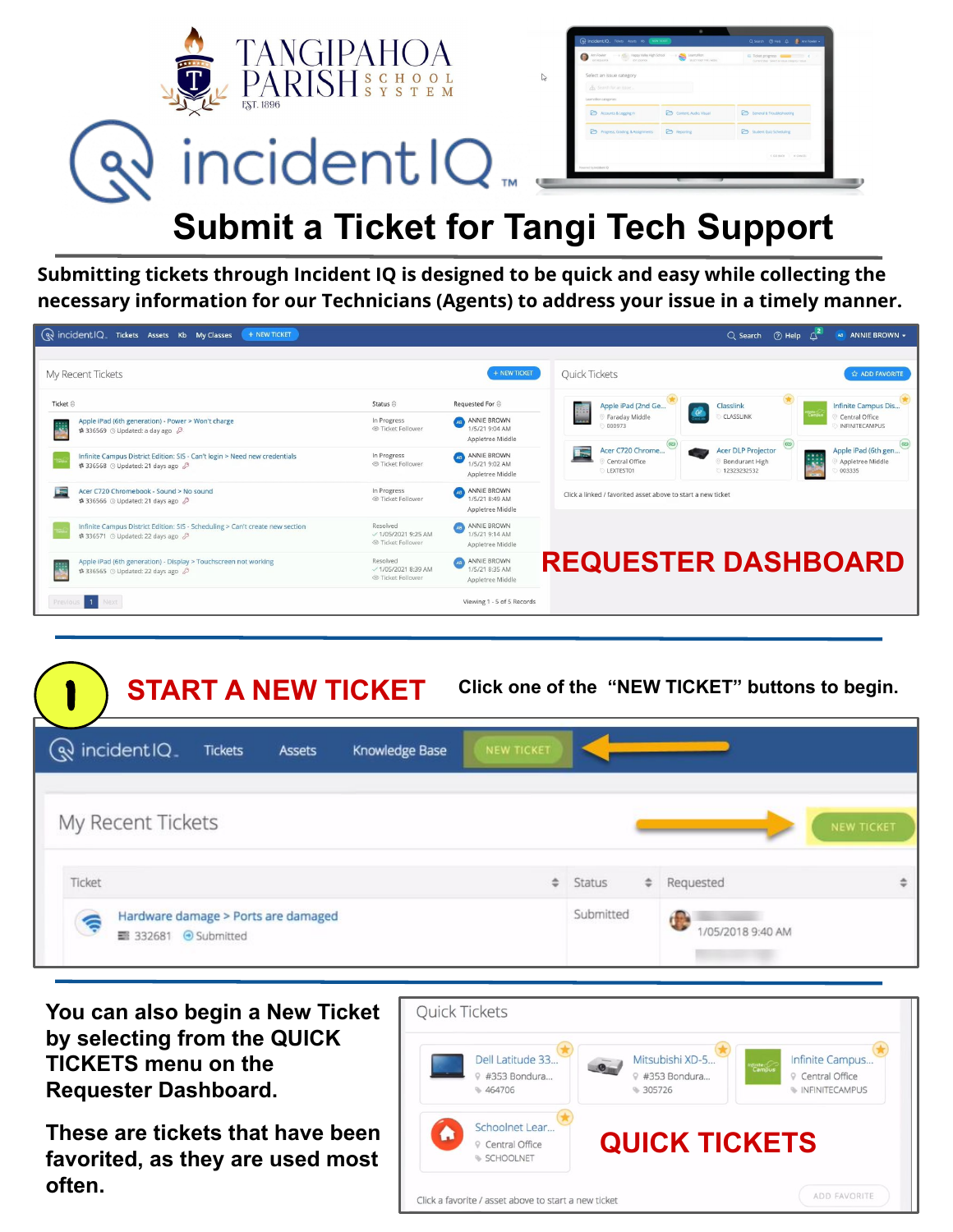**WHAT IS THIS TICKET ABOUT? Choose from the menu items to identify the general problem area.**



**WHAT ASSET IS THIS RELATED TO?** 3

2

**Search, choose from your favorites, or choose a popular device category to give further details about which device/area needs servicing.**

| $\Box$ Search assets / models                                |                                                         |                                  |
|--------------------------------------------------------------|---------------------------------------------------------|----------------------------------|
| My Favorites / Assets:                                       |                                                         |                                  |
| Dell Latitude 3350<br>€<br>9 #353 Bondurant High<br>\$464706 | Mitsubishi XD-500U<br>9 #353 Bondurant High<br>₩ 305726 |                                  |
|                                                              |                                                         |                                  |
|                                                              |                                                         |                                  |
| Popular Device Categories:<br><b>Desk Phones</b>             | <b>Document Cameras</b><br>$\circ$                      | Interactive Boards / Smart Board |



**Specify the particular issue you are having with the device or asset. Use the search window to assist, or choose from the listed categories.**

| Select an issue category  |                                  |              |         |
|---------------------------|----------------------------------|--------------|---------|
| A Search for an issue     |                                  |              |         |
| Latitude 3350 categories: |                                  |              |         |
| Accessories               | Application / Operating System   | Connectivity | Display |
| Hardware Damage           | Keyboard / Trackpad / Mouse<br>ø | Power        | Sound   |
| Startup                   | <b>Issue not listed</b>          |              |         |